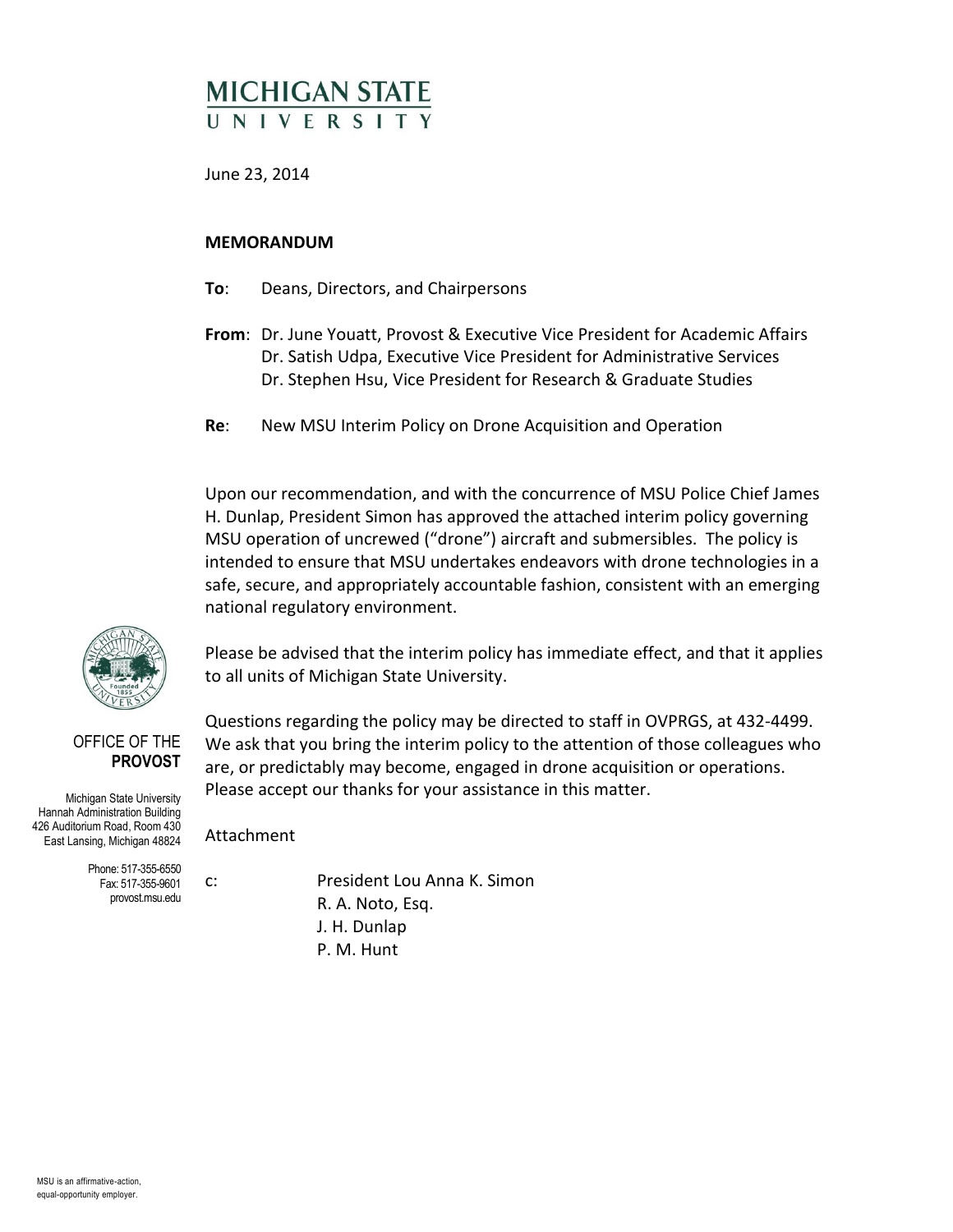### *Interim Policy* University Use of Uncrewed<sup>1</sup> Aerial and Submersible Vehicles ("Drones") May 20, 2014

# A. PURPOSE

 $\overline{a}$ 

The use of uncrewed aerial vehicles ("UAVs") and uncrewed submersible vehicles ("USVs") , commonly called "drones", can make significant contributions to University research and service/outreach in a variety of disciplines. Additionally, aerial photography with UAVs can potentially assist in University land management, athletics, law enforcement, and other support functions.

UAV and USV regulation is nascent and multi-faceted. Particularly with respect to UAVs, public concern with privacy is well documented<sup>2</sup>. UAV operational safety  $$ entailing both UAV equipment and the pilots who operate it remotely -- is regulated by the FAA, although the FAA policy framework is likely to evolve significantly in the near future. Both the Department of State (under ITAR) and the Department of Commerce (under EAR) assert export control over various forms of UAV and USV technology. Drones with payload capacity plus programmable navigation or overthe-horizon operational capabilities also pose anti-terrorism security concerns to law enforcement agencies. Such UAV technology has in fact already been acquired by MSU for academic purposes.

As it does with other highly regulated technologies of scholarly or other operational importance, Michigan State University seeks to permit UAVs and USVs to be utilized productively in a manner that fully meets institutional legal, public safety, and ethical responsibilities. To facilitate that outcome, the Office of the President:

- issues this policy on an interim basis,
- creates the MSU UAV and USV Review Board,
- delegates administrative oversight of policy implementation to the Office of the Vice President for Research & Graduate Studies, and
- charges the Office of the Provost and the Office of the Vice President for Research & Graduate Studies to work jointly with the academic governance system to develop a permanent policy, suitable for presentation to the MSU Board of Trustees for its review and approval.

<sup>&</sup>lt;sup>1</sup> Although "unmanned" is the typical term applied to drone aircraft and submersibles, the "uncrewed" term long used in NASA and other activities is employed here for gender neutrality.

<sup>2</sup> See, for example: [http://www.informationweek.com/security/risk](http://www.informationweek.com/security/risk-management/faa-promises-privacy-standards-for-domestic-drones/d/d-id/1108691?)[management/faa-promises-privacy-standards-for-domestic-drones/d/d](http://www.informationweek.com/security/risk-management/faa-promises-privacy-standards-for-domestic-drones/d/d-id/1108691?)[id/1108691?](http://www.informationweek.com/security/risk-management/faa-promises-privacy-standards-for-domestic-drones/d/d-id/1108691?), last accessed on January 13, 2014.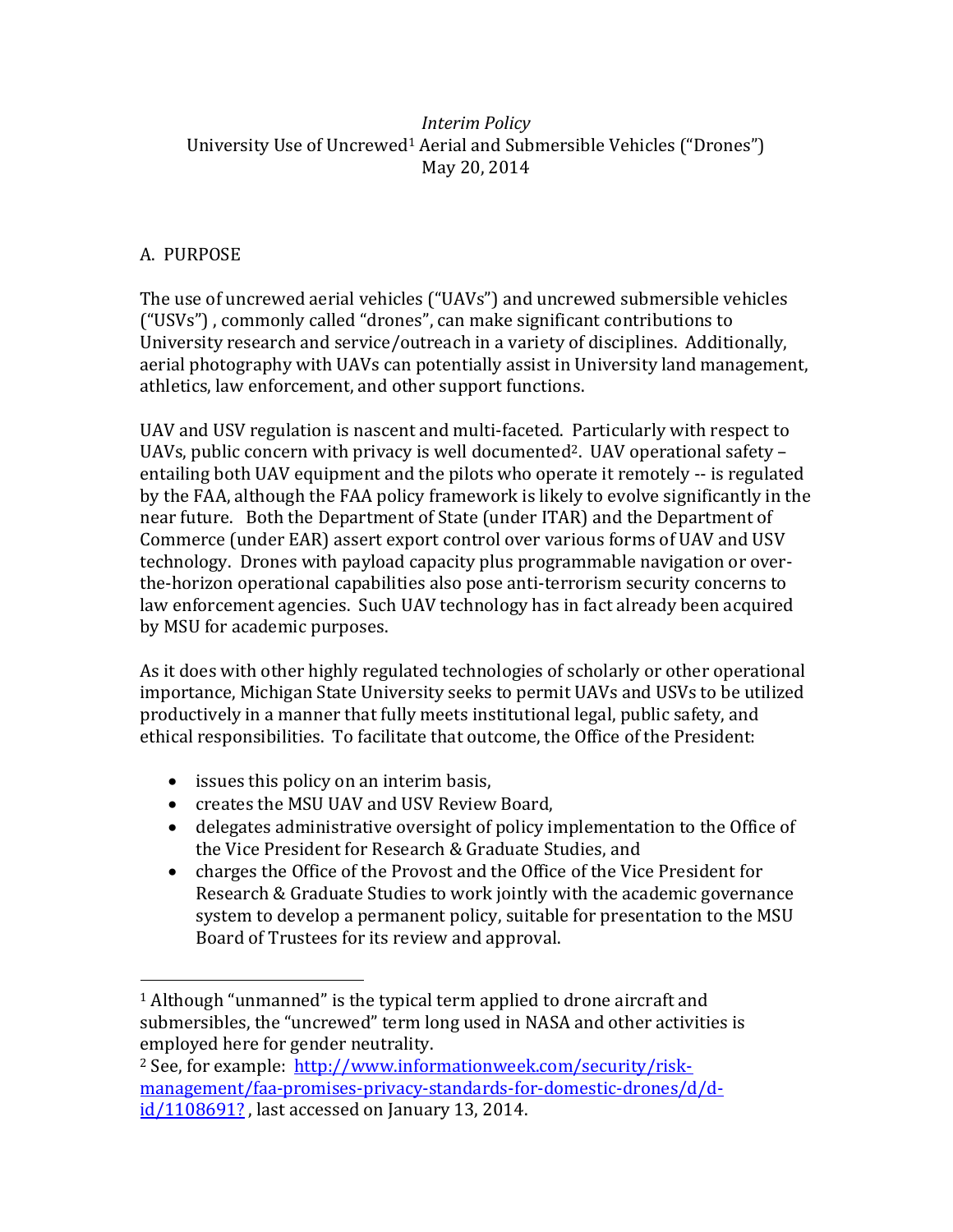## B. UAV and USV DEVELOPMENT or COMMERCIAL ACQUISITION

- 1. All UAV and USV system and system component acquisitions shall be processed via requisitions through MSU Purchasing. (Pcard purchases are not appropriate.)
- 2. Any extramural support project or proposal contemplating either development or commercial acquisition of a UAV or USV may be referred to the UAV and USV Review Board at any time by the principal investigator(s), and a proposal shall always be referred by the Office of Sponsored Programs or Business Connect prior to the acceptance of the associated grant or contract, if it involves:
	- a. the need for government licensing of either equipment or pilot(s), or
	- b. operation of the UAV or USV overseas, or in U.S. territory exterior to lands governed by the Board of Trustees.
- 3. Any proposed commercial acquisition of a UAV or USV shall be referred to the UAV and USV Review Board by University Services prior to the issuance of a purchase order.
- 4. Upon receiving a referral, the UAV and USV Board may grant approval, provided that it determines:
	- a. Any prerequisite licenses are in-hand or properly in-process,
	- b. The acquiring unit understands, and has a credible plan for on-going compliance with the applicable governmental regulatory constraints, and
	- c. The acquiring unit understands, and has a credible plan for on-going compliance with the MSU operating guidelines set forth below.

### C. UAV and USV OPERATIONS

- 1. The operation of an MSU-controlled UAV or USV outside of the U.S., or in U.S. territory exterior to lands governed by the Board of Trustees, shall require the prior filing of an operating plan with, and the formal approval of the plan by, the UAV and USV Review Board.
- 2. The operation of a UAV or USV on lands governed by the Board of Trustees shall require the prior filing of an operating plan with the MSU Police.
	- a. In instances where the plan does not involve WiFi reception near, or aerial photography of, residences or points of public congregation, the MSU Police may either approve the plan or refer it to the UAV and USV Review Board for its review with an indication of its objections. If the MSU Police and the majority of the UAV and USV Review Board cannot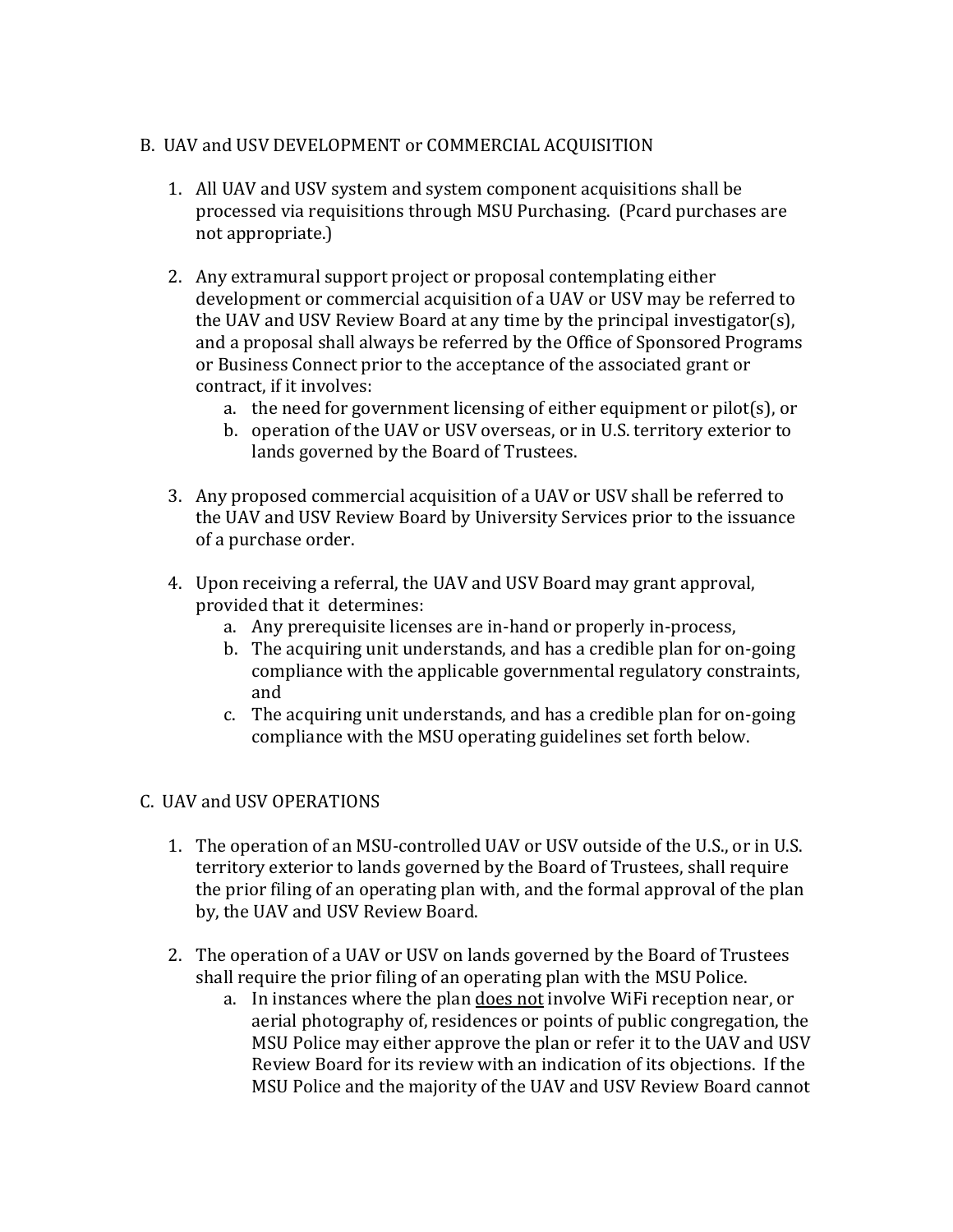agree on the appropriate disposition of such a proposed operating plan, the issue shall be referred to the President of MSU for decision.

- b. In instances where the plan does involve WiFi reception near, or aerial photography of, residences or points of public congregation - including the MSU Police Department's own use of drones outside of instances authorized by search warrant or in tactical response to immediate threats -- the MSU Police shall refer the plan to the UAV and USV Review Board with a proposed decision. If the MSU Police and the majority of the UAV and USV Review Board cannot agree on the appropriate disposition of such a proposed operating plan, the issue shall be referred to the President of MSU for decision.
- c. MSU Police use of UAV technology in execution of a search warrant or as part of a tactical response to an immediate threat is always authorized, subject to applicable law and government regulations.
- 3. Operating plans shall include:
	- a. Equipment to be used,
	- b. Dates,

 $\overline{a}$ 

- c. Locale(s), including the resident or temporary populations therein,
- d. Purpose(s) of the operation,
- e. The identity of pilot(s) or other remote operator(s),
- f. All forms of data (including imagery) to be collected,
- g. Current status of any required licenses or permissions, and
- h. Provisions for security of the equipment, both during and outside of operation, and of any sensitive data collected.
- 4. For approval of an operating plan by the UAV and USV Review Board:
	- a. The plan must be forthcoming and complete in its content,
	- b. The envisioned operation must comply with applicable laws, government regulations, and other University policies,
	- c. The envisioned operation must not pose an unacceptable threat to health, safety, privacy, or the environment, either in an absolute sense or compared to other methods of obtaining the desired information3, and
	- d. The envisioned operation must be judged by the UAV and USV Board to be in the best interest of the public and the University.
- 5. The UAV and USV Review Board shall develop internal procedures for expedited review of operating plans intended to address short-lived phenomena (*e.g.*, flooding).

<sup>&</sup>lt;sup>3</sup> As a hypothetical example: the real or perceived intrusiveness and physical risks of using a UAV to determine how many township residents raise horses on their property should properly be considered in light of the possibility of generating the same information via a mail or phone survey.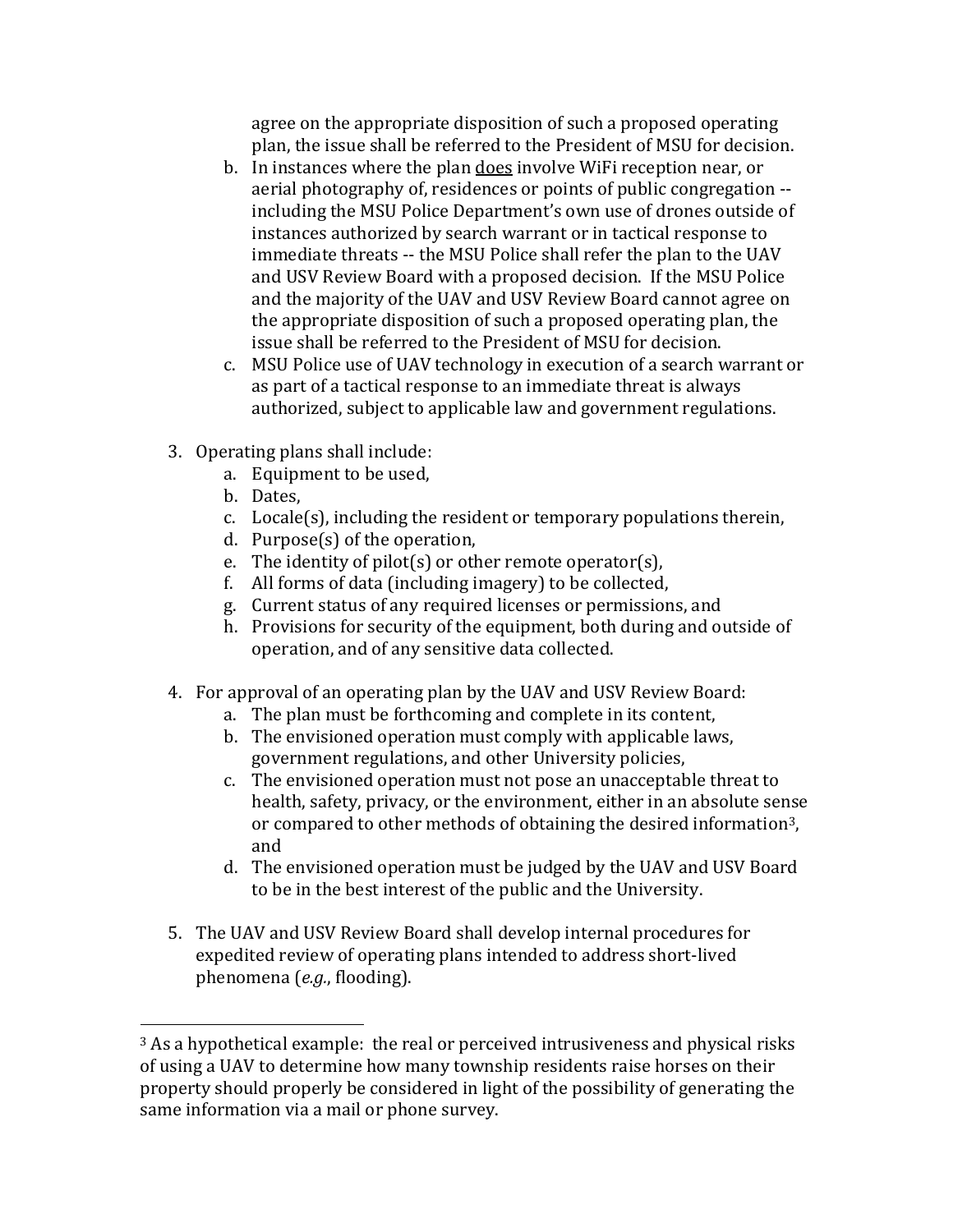- 6. Whenever the MSU Police or the UAV and USV Review Board approves an operating plan, the applicant will be issued a written permit for execution of the plan. Regardless of the approver, both the MSU Police and the Office of the Vice President for Research & Graduate Studies will receive and retain copies of each permit.
- 7. Whenever a UAV or USV governed by this policy is in operation, the pilot or remote operator shall be in physical possession of a valid permit for such operation, issued as set forth herein, and shall display the permit upon request from law enforcement or other cognizant authorities.

# D. THE UAV AND USV REVIEW BOARD

The UAV and USV Review Board shall consist of:

- the Vice President for Research & Graduate Studies or designee (*chair, ex officio*),
- the MSU Police Chief or designee,
- the Assistant Vice President for University Services, or designee,
- the Director of Environmental Health & Safety, or designee,
- the Risk Management and Insurance unit administrator,
- a college dean appointed by the Provost,
- three faculty members (from different colleges) designated by the University Committee on Faculty Affairs,
- one graduate student designated by the University Committee on Graduate Studies, and
- a representative of the Office of the General Counsel (*ex officio*).

Appointments shall be for two-year terms, and may be renewed.

Deliberations of the UAV and USV Review Board may be informed by, but do not supplant or supersede, other related University policies and review procedures, including without limitation those administered by:

- The Office of Regulatory Affairs (*e.g.*, for human subjects protection),
- Office of Research Facilitation & Dissemination (for export controls and trade sanctions), and
- International Studies and Programs (*i.e.*, for overseeing activity abroad)

When UAV and USV Review Board agenda items implicate issues falling under the purview of such units, the Board chair may invite representatives from them to attend Board meetings in an *ex officio* capacity, in the interest of minimizing delays in the review of proposals, acquisitions, or operating plans.